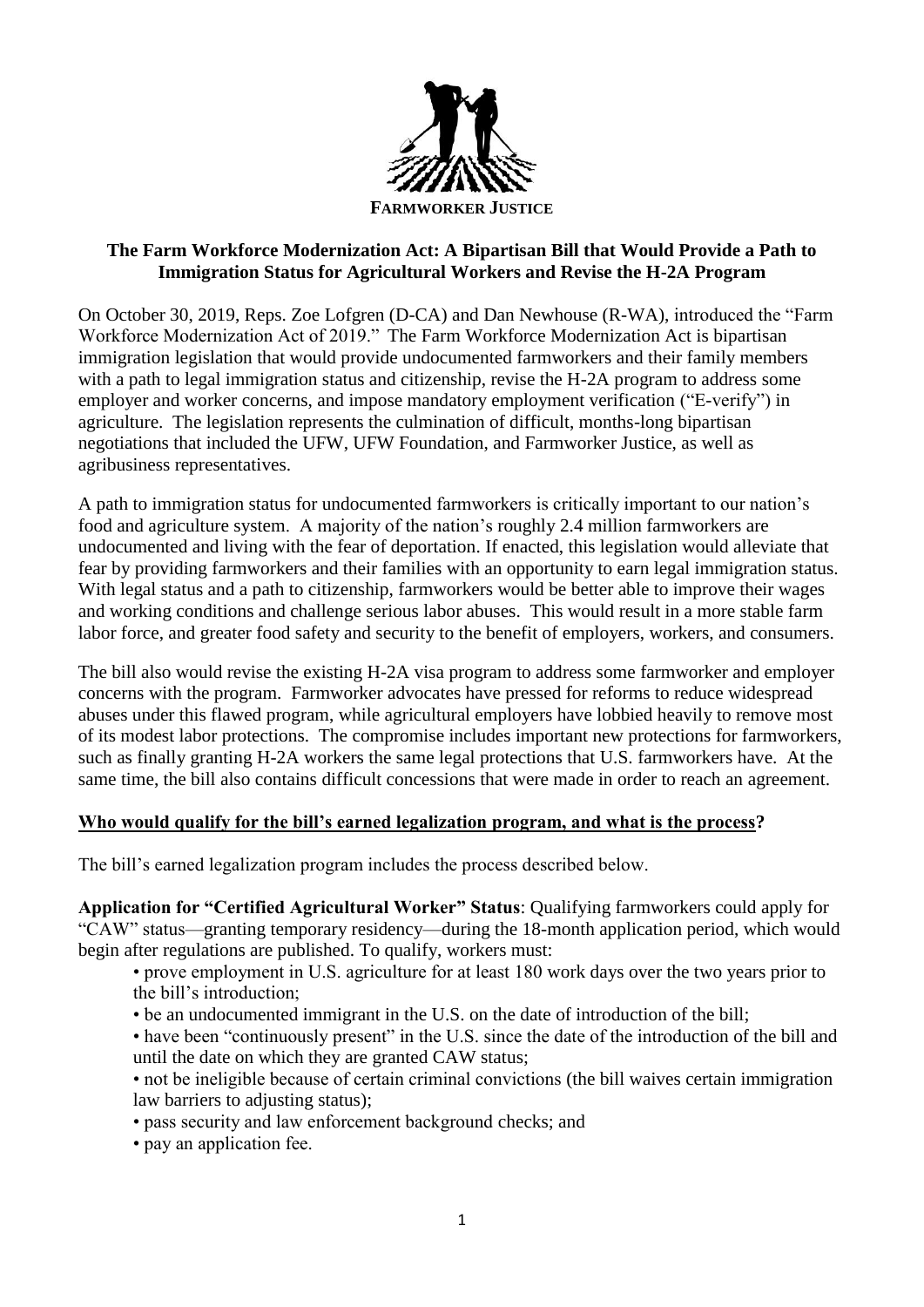Farmworkers granted "CAW" status would have employment authorization to work in any industry, although to qualify for renewal of CAW status and for lawful permanent residency they would need to work in agriculture at least 100 days per year. CAW workers would also have the ability to travel outside of and return to the United States. A farmworker's spouse and children would be eligible for CAW dependent status with the same protections, including the right to work in the United States without restriction on the type of work they can do. CAW status and dependent status would last for 5 and one-half years and is renewable indefinitely.

**Path to Legal Permanent Resident ("Green Card") Status**: In order to earn lawful permanent residency (a "green card"), the CAW worker must:

- perform agricultural work for at least 100 work days per year for each of the next:
	- o 4 years for those who have worked in agriculture for 10 years or more prior to enactment (an estimated 78% of farmworkers have been in the U.S. for at least 10 years.); or
	- o 8 years for those who have worked in agriculture for fewer than 10 years prior to enactment of the bill;
- pay an application fee and a \$1,000 fine
- pay any applicable federal taxes; and
- continue to meet other admissibility requirements.

The bill provides for crediting work days lost due to illness, pregnancy, severe weather and other causes.

#### **How would the bill modify the current H-2A agricultural worker visa program?**

The compromise bill maintains many of the existing protections in the current H-2A program, including preserving the Department of Labor's (DOL's) role as the administrator of the program, as opposed to previous compromises that moved administration of the program to the Department of Agriculture (USDA). The bill also maintains the fundamental premise which is the heart of the program— that DOL cannot approve a labor certification for H-2A workers if there are available, willing and qualified U.S. workers or if doing so would adversely affect the wages and working conditions of U.S. workers. Many of the current key H-2A worker protections only exist in regulations and several of these are currently the subject of a harmful rulemaking. The legislation moves these protections into the statute where they will be protected from further harmful attacks via rulemaking.

These protections include:

- Workers' compensation coverage;
- "3/4 minimum work guarantee":
- Employer-provided housing;

• Transportation cost reimbursement (for those within 50 miles of the consulate the reimbursement would be limited to travel from the consulate);

• Employers petitioning for H-2A workers would continue to be required to conduct various types of recruitment of U.S. workers, including posting of the job opportunity on an online registry, contacting former workers and conducting positive recruitment required by DOL, and would be required to maintain a recruitment report. However, the "50% rule" requiring the hiring of qualified US workers during the first half of the season would be reduced to the greater of 33% of the season or 30 days after the season begins for all employers except farm labor contractors (FLCs), who must continue to offer jobs to U.S. workers through 50% of the contract, and

• The FLC bond requirement - the requirement is strengthened by requiring that the bond be annually updated based on the number of workers and required wages.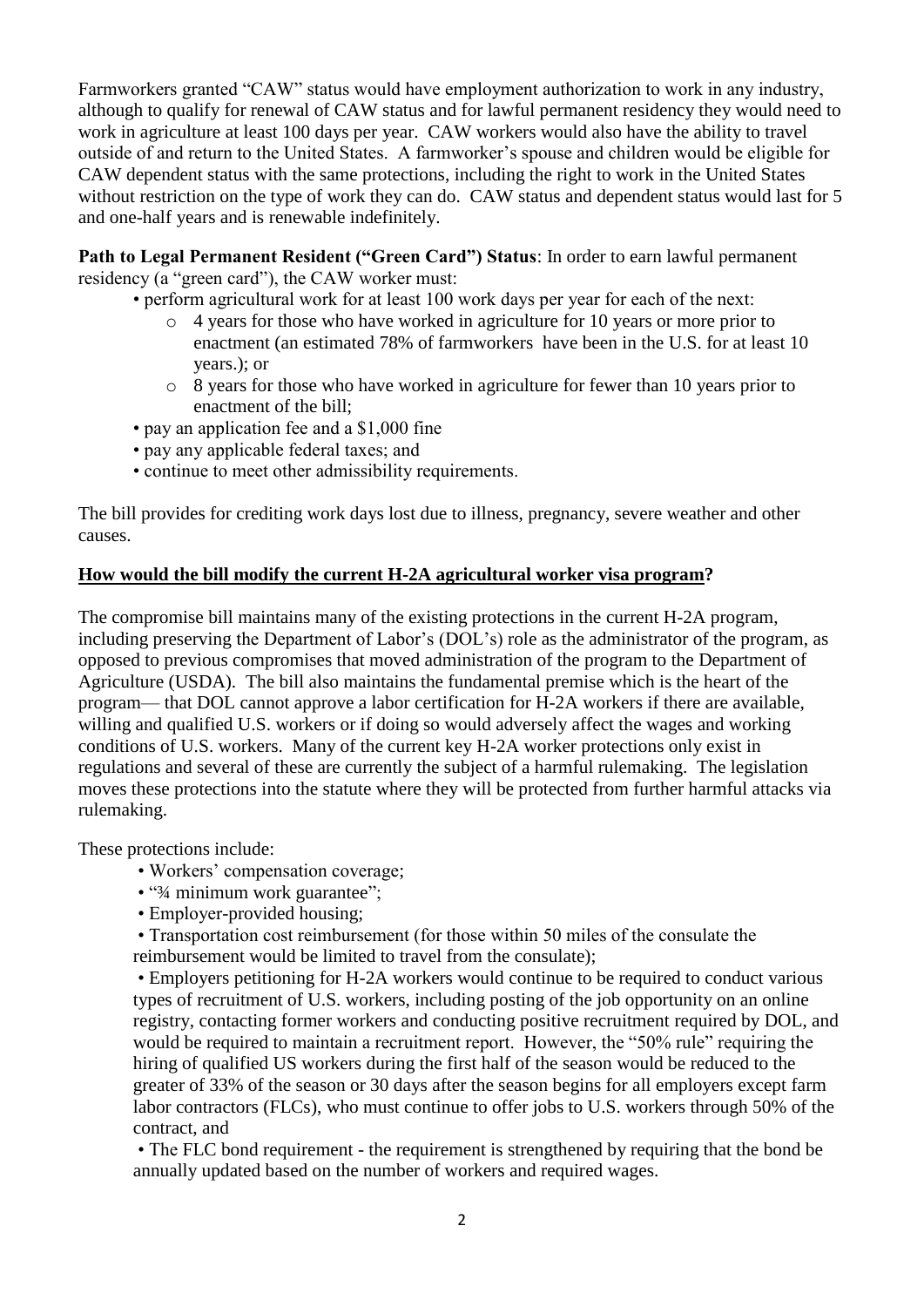However, the bill would also modify the current H-2A program in significant ways, including adding many important new protections that were won, as well as concessions that had to be made in order to gain bipartisan support among legislators.

• For the first time, H-2A visa workers and their employers would be covered by Migrant and Seasonal Agricultural Worker Protection Act (AWPA), the principal federal employment law for farmworkers.

• To address the dangers of heat stress, H-2A employers would be required to comply with a new heat illness standard, including appropriate training, access to water and shade, and emergency response plans. This occupational safety protection, which federal OSHA has been unwilling to adopt, is vitally important to reduce deaths and injuries in the fields.

• The bill would provide a path to immigration status and citizenship for a limited number of H-2A workers, something that does not exist now. A total of 40,000 green cards would be available every year to both year-round agricultural workers and H-2A workers. Employers could sponsor agricultural workers for green cards in year-round work at any time. H-2A workers could self-petition upon showing that they have worked as H-2A workers for 10 years. • New rules would provide H-2A workers some increased flexibility for their work arrangements. Most H-2A jobs would still be seasonal or temporary, but H-2A workers would

receive 3-year visas. Workers would have the option of a 45-day period to seek new H-2A employment at the end of their contract. Further, H-2A workers would have the ability to access information about their own visa at DHS, which is currently not possible and leaves workers dependent on their employers for that information.

• The bill includes new foreign labor recruitment requirements that put into place protections against recruitment fees, fraud and misrepresentation; a mechanism for oversight and transparency; and enforcement provisions. The provisions require foreign labor contractors to register with the U.S. government, creating a national registry of registered foreign labor recruiters and debarred recruiters that is publicly available in the U.S. and abroad for both workers and employers to access.

• The bill would ensure greater oversight of FLCs by creating statutory language for a bond that would be annually updated based on the number of workers and required wages and by amending AWPA to put into place stronger protections to prevent debarred FLCs from continuing to operate through third parties.

• The wage system would be revised as follows:

- o H-2A Employers would still be required to pay the highest of the "Adverse Effect Wage Rate" (AEWR), the local prevailing wage for the particular job, the agreed upon collective bargaining wage, or the federal or state minimum wage.
- o The bill would temporarily freeze the AEWR at 2019 wage levels for a one-time, oneyear period. DOL sets the annual AEWR for each state based on USDA farm labor surveys of field and livestock workers combined. For 2019, they range from \$11.13 per hour to \$15.03 per hour.
- o After the first year, the AEWRs would be based on more specific job categories rather than the average hourly wage for field and livestock workers combined. The consequences of this change vary because some job categories' wages are higher and some are lower than the current average. The bill includes limits on both potential increases and potential decreases for the AEWR in a single year.
- o After the first ten years, the Secretaries of Labor and Agriculture would engage in rulemaking, based on a study and report on the impact and need for the AEWR, to set the wage rate for 2029 and beyond.

• The bill addresses employer interest in "streamlining" the H-2A program in several ways: by creating a single point of access online portal for employers to file all petition information and to improve communication; by allowing 3-year visas to reduce the employer cost of obtaining visas (employers will still need to file a petition for labor certification); and by allowing